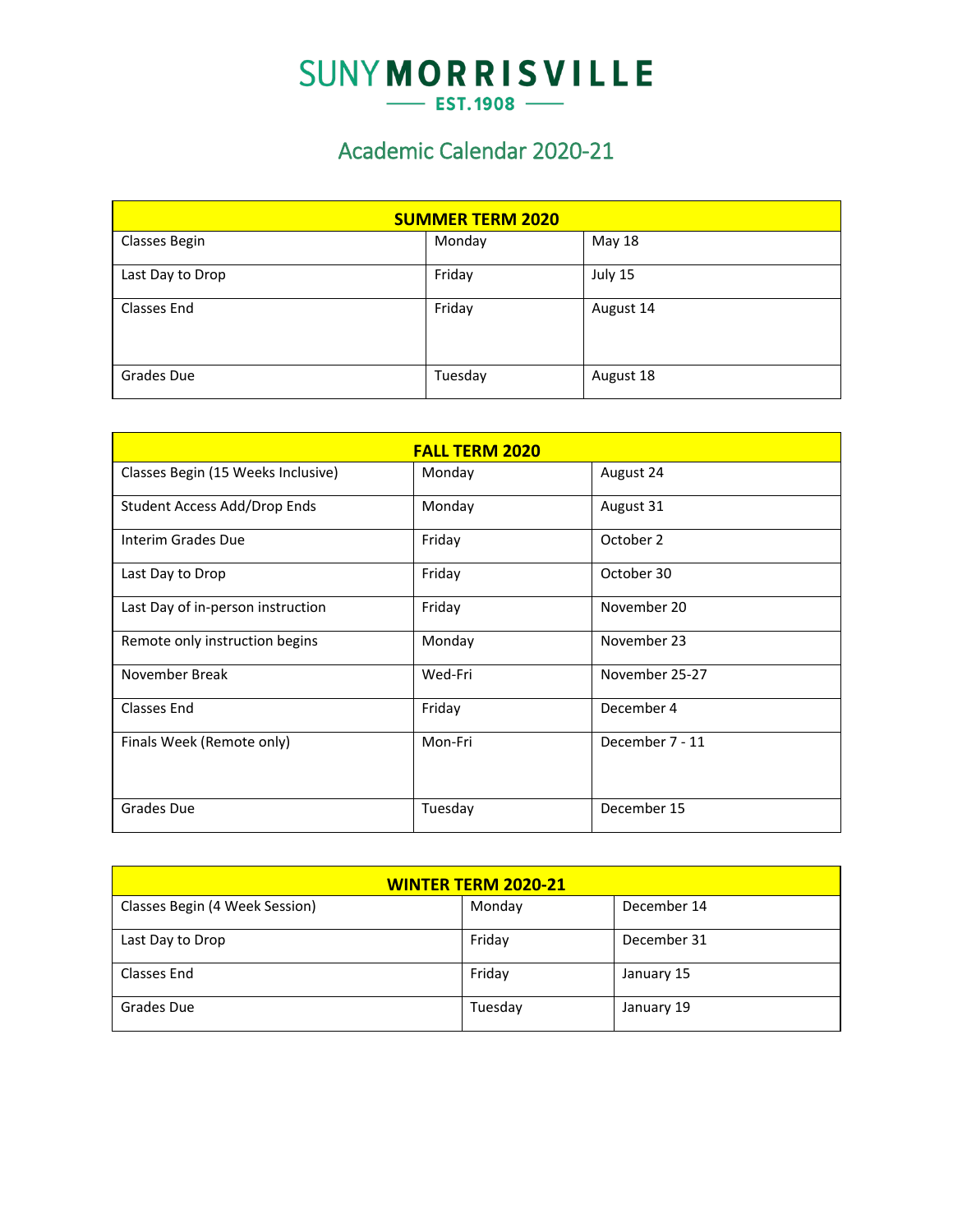| *Updated* SPRING TERM 2021                |                 |                         |  |  |  |  |
|-------------------------------------------|-----------------|-------------------------|--|--|--|--|
| Classes Begin (15 Weeks Inclusive)        |                 |                         |  |  |  |  |
| Remote Instruction Only (First 2 Weeks of |                 |                         |  |  |  |  |
| semester)                                 | Monday – Friday | January 25 - February 5 |  |  |  |  |
| Face to Face In-person Instruction Begins | Monday          | February 8              |  |  |  |  |
| Student Access Add/Drop Period Ends       | Monday          | February 1              |  |  |  |  |
| Interim Grades Due                        | Friday          | March 5                 |  |  |  |  |
| Last Day to Drop                          | Friday          | April 2                 |  |  |  |  |
| <b>Classes End</b>                        | Friday          | April 30                |  |  |  |  |
| <b>Finals Week</b>                        | Mon-Fri         | May $3 - 7$             |  |  |  |  |
| <b>Grades Due</b>                         | Tuesday         | May 11                  |  |  |  |  |

\*Calendar dates subject to change due to COVID-19 guidance and regulations \*Norwich Campus may be altered to face to face earlier based on testing and results

| <b>SUMMER TERM 2021</b>         |         |           |  |  |  |
|---------------------------------|---------|-----------|--|--|--|
| Classes Begin (13 Week Session) | Monday  | May 17    |  |  |  |
| Last Day to Drop                | Friday  | July 16   |  |  |  |
| Classes End                     | Friday  | August 13 |  |  |  |
| Grades Due                      | Tuesday | August 17 |  |  |  |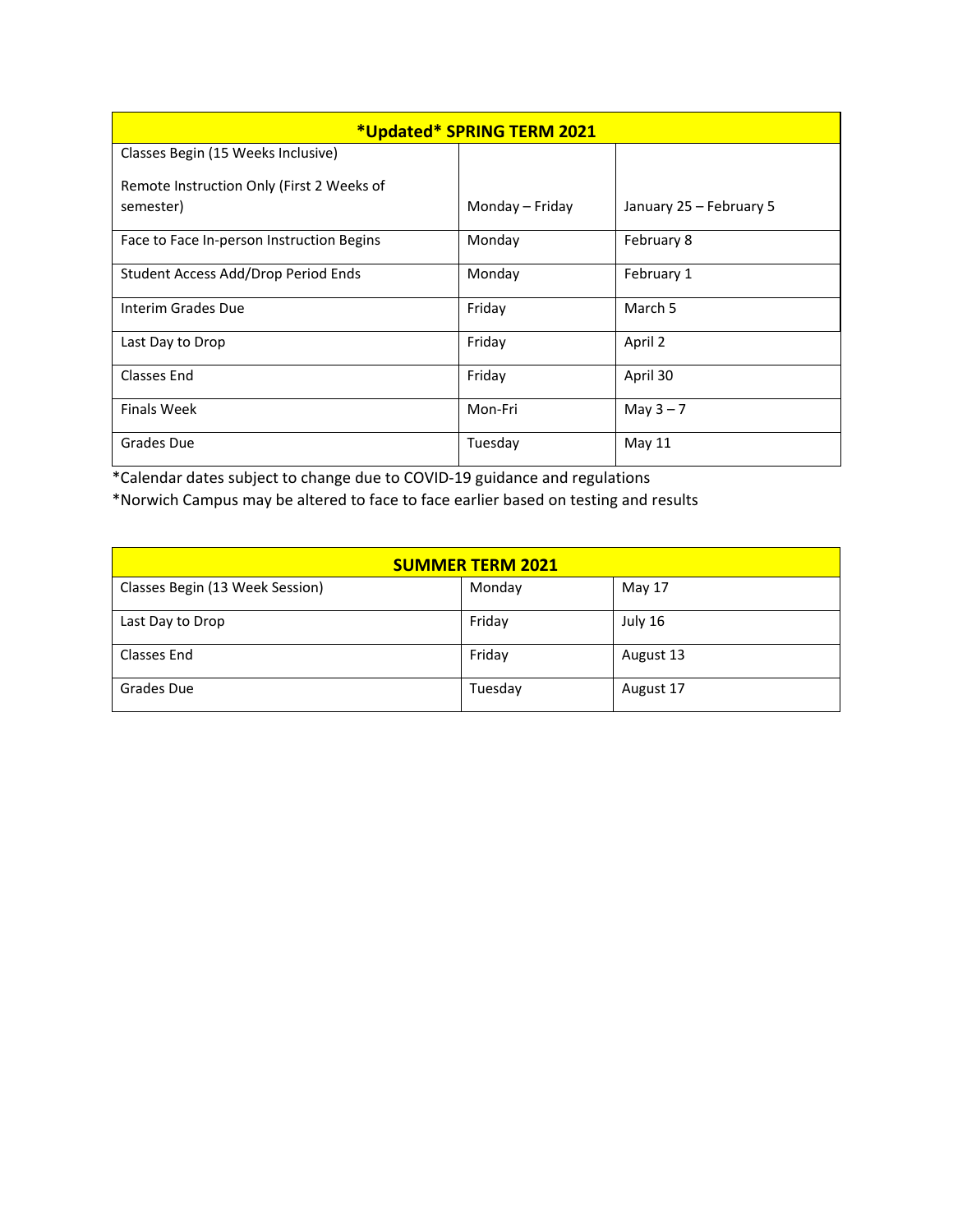## **SUNYMORRISVILLE**

 $-$  EST.1908  $-$ 

| <b>PARTS-OF-TERM SUMMER 2020</b> |                    |                      |                    |                  |                   |  |  |
|----------------------------------|--------------------|----------------------|--------------------|------------------|-------------------|--|--|
| Code                             | Length             | <b>Classes Begin</b> | <b>Classes End</b> | Last day to Drop | <b>Grades Due</b> |  |  |
|                                  | <b>Full Term</b>   |                      |                    |                  |                   |  |  |
|                                  | (13 Week Session)  | May 18               | August 14          | July 15          | Aug 18            |  |  |
| D                                | 1st 6 Week Session | May 18               | June 26            | June 12          | Aug 18            |  |  |
| E                                | 2nd 6 Week Session | July 6               | August 14          | July 31          | Aug 18            |  |  |

| <b>PARTS-OF-TERM FALL 2020</b> |                      |                      |                    |                    |                  |                   |
|--------------------------------|----------------------|----------------------|--------------------|--------------------|------------------|-------------------|
| Code                           | Length               | <b>Classes Begin</b> | <b>Classes End</b> | <b>Finals Week</b> | Last Day to Drop | <b>Grades Due</b> |
| $\mathbf{1}$                   | Full Term (15 Weeks) | August 24            | December 4         | December 7-11      | October 30       | December 15       |
|                                | 5 Week Course/1st 5  |                      |                    |                    |                  |                   |
| 6                              | weeks of term        | August 24            | September 25       |                    | September 15     | September 29      |
|                                | 5 Week Course/last 5 |                      |                    |                    |                  |                   |
| 7                              | weeks of term        | October 28           | December 4         | December 7-11      | November 19      | December 15       |
|                                | 7 Week Course/1st 7  |                      |                    |                    |                  |                   |
| 8                              | weeks of term        | August 24            | October 9          |                    | September 23     | October 16        |
|                                | 7 Week Course/2st 7  |                      |                    |                    |                  |                   |
| 9                              | weeks of term        | October 14           | December 4         | December 7-11      | November 13      | December 15       |
|                                | 10 Week Course/1st   |                      |                    |                    |                  |                   |
| A                              | 10 weeks of term     | August 24            | November 3         |                    | October 7        | November 10       |
|                                | 10 Week Course/2nd   |                      |                    |                    |                  |                   |
| <sub>B</sub>                   | 10 weeks of term     | September 21         | December 4         | December 7-11      | November 6       | December 15       |
|                                | 13 Week Edge         |                      |                    |                    |                  |                   |
| D                              | Program              | September 9          | December 4         | December 7-11      | November 13      | December 15       |

**FINALS WEEK DECEMBER 7 - 11**

| <b>PARTS-OF-TERM WINTER 2020-21</b>                                                                   |                     |             |            |             |            |  |  |
|-------------------------------------------------------------------------------------------------------|---------------------|-------------|------------|-------------|------------|--|--|
| Code<br><b>Classes Begin</b><br>Last Day to Drop<br><b>Grades Due</b><br><b>Classes End</b><br>Length |                     |             |            |             |            |  |  |
|                                                                                                       | Full Term (4 Weeks) | December 14 | January 15 | December 31 | January 19 |  |  |

| <b>PARTS-OF-TERM SPRING 2021</b> |                                                                                                                     |            |          |             |         |        |  |
|----------------------------------|---------------------------------------------------------------------------------------------------------------------|------------|----------|-------------|---------|--------|--|
| Code                             | <b>Finals Week</b><br><b>Classes Begin</b><br><b>Grades Due</b><br>Last Day to Drop<br>Length<br><b>Classes End</b> |            |          |             |         |        |  |
|                                  | Full Term (15 Weeks)                                                                                                | January 25 | April 30 | May $3 - 7$ | April 2 | Mav 11 |  |